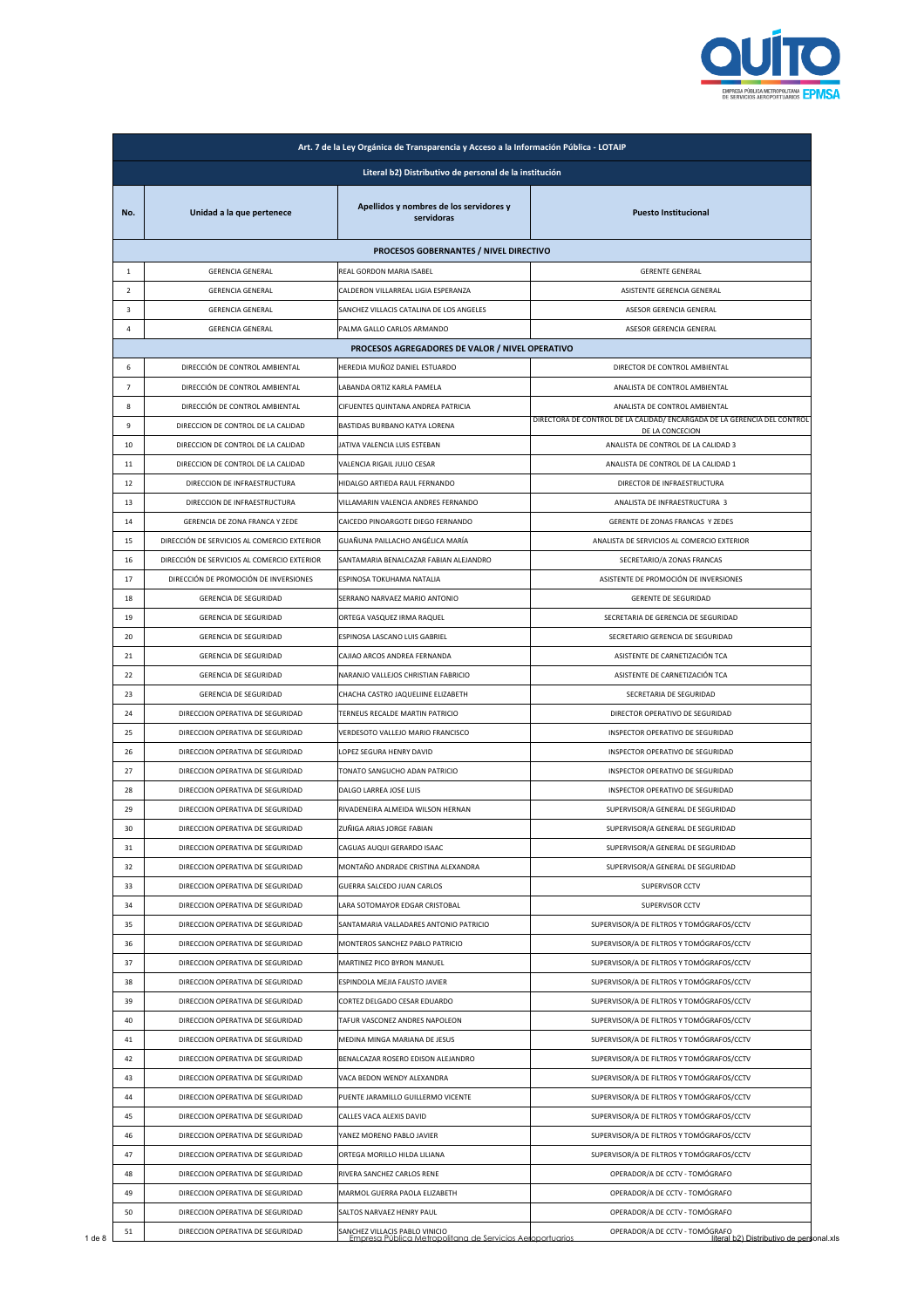

| 52  | DIRECCION OPERATIVA DE SEGURIDAD | VELASTEGUI MENA GALO MARCELO            | OPERADOR/A DE CCTV - TOMÓGRAFO |
|-----|----------------------------------|-----------------------------------------|--------------------------------|
| 53  | DIRECCION OPERATIVA DE SEGURIDAD | GARCES CUEVA GABRIELA ESTEFANIA         | OPERADOR/A DE CCTV - TOMÓGRAFO |
| 54  | DIRECCION OPERATIVA DE SEGURIDAD | FIERRO BAEZ JUAN CARLOS                 | OPERADOR/A DE CCTV - TOMÓGRAFO |
| 55  | DIRECCION OPERATIVA DE SEGURIDAD | MUÑOZ MORALES VICTOR HUGO               | OPERADOR/A DE CCTV - TOMÓGRAFO |
| 56  | DIRECCION OPERATIVA DE SEGURIDAD | ALEMAN LUNA MARIA ALEJANDRA             | OPERADOR/A DE CCTV - TOMÓGRAFO |
| 57  | DIRECCION OPERATIVA DE SEGURIDAD | LITUMA SARMIENTO WILMER LENIN           | OPERADOR/A DE CCTV - TOMÓGRAFO |
| 58  | DIRECCION OPERATIVA DE SEGURIDAD | ÑAUPARI ESPINOSA WILLIAM RICHARD        | OPERADOR/A DE CCTV - TOMÓGRAFO |
| 59  | DIRECCION OPERATIVA DE SEGURIDAD | BARRAGAN ORELLANA NELSON DAVID          | OPERADOR/A DE CCTV - TOMÓGRAFO |
| 60  | DIRECCION OPERATIVA DE SEGURIDAD | ACEVEDO RUIZ JOHNY FERNANDO             | AGENTE DE SEGURIDAD            |
| 61  | DIRECCION OPERATIVA DE SEGURIDAD | ALARCON RODRIGUEZ CARLOS ALBERTO        | AGENTE DE SEGURIDAD            |
| 62  | DIRECCION OPERATIVA DE SEGURIDAD | ALCIVAR MACIAS MAYRA BELEN              | AGENTE DE SEGURIDAD            |
| 63  | DIRECCION OPERATIVA DE SEGURIDAD | ALMACHI VILLAREAL MARIA SOLEDAD         | AGENTE DE SEGURIDAD            |
| 64  | DIRECCION OPERATIVA DE SEGURIDAD | ALTAMIRANO SOLANO CRISTIAN MARCELO      | AGENTE DE SEGURIDAD            |
| 65  | DIRECCION OPERATIVA DE SEGURIDAD | ABAD AGUINAGA IVAN GUSTAVO              | AGENTE DE SEGURIDAD            |
| 66  | DIRECCION OPERATIVA DE SEGURIDAD | AMORES LASCANO WILLIAN PATRICIO         | AGENTE DE SEGURIDAD            |
| 67  | DIRECCION OPERATIVA DE SEGURIDAD | MEDRANO BENALCAZAR SASKIA KARINA        | AGENTE DE SEGURIDAD            |
| 68  | DIRECCION OPERATIVA DE SEGURIDAD | ALAVA GARCIA MARCELO EUGENIO            | AGENTE DE SEGURIDAD            |
| 69  | DIRECCION OPERATIVA DE SEGURIDAD | BASANTES RODRIGUEZ DOLORES JACKELINE    | AGENTE DE SEGURIDAD            |
| 70  | DIRECCION OPERATIVA DE SEGURIDAD | <b>BAUZ ORTIZ ENRIQUE FABIAN</b>        | AGENTE DE SEGURIDAD            |
| 71  | DIRECCION OPERATIVA DE SEGURIDAD | AREVALO IMACAÑA MARIA MATILDE           | AGENTE DE SEGURIDAD            |
| 72  | DIRECCION OPERATIVA DE SEGURIDAD | CALVOPIÑA NARVAEZ PEDRO DANIEL          | AGENTE DE SEGURIDAD            |
| 73  | DIRECCION OPERATIVA DE SEGURIDAD | AGUINAGA ALMEIDA MAIRA MARILU           | AGENTE DE SEGURIDAD            |
| 74  | DIRECCION OPERATIVA DE SEGURIDAD | CAMPOVERDE CAMPOVERDE LIDIA MARIA       | AGENTE DE SEGURIDAD            |
| 75  | DIRECCION OPERATIVA DE SEGURIDAD | CAMPOVERDE CAMPOVERDE MIRIAN ROSARIO    | AGENTE DE SEGURIDAD            |
| 76  | DIRECCION OPERATIVA DE SEGURIDAD | CASTILLO SOSA DIEGO ARMANDO             | AGENTE DE SEGURIDAD            |
| 77  | DIRECCION OPERATIVA DE SEGURIDAD | CAZA SUQUILLO WILIAN SANTIAGO           | AGENTE DE SEGURIDAD            |
| 78  | DIRECCION OPERATIVA DE SEGURIDAD | CEDEÑO PLUAS FRANKLIN ANDRES            | AGENTE DE SEGURIDAD            |
| 79  | DIRECCION OPERATIVA DE SEGURIDAD | AGUIRRE CARVAJAL DIEGO MARCELO          | AGENTE DE SEGURIDAD            |
| 80  | DIRECCION OPERATIVA DE SEGURIDAD | CHAVEZ PARRA ALVARO RENATO              | AGENTE DE SEGURIDAD            |
| 81  | DIRECCION OPERATIVA DE SEGURIDAD | CHAVEZ VALENCIA BYRON RICARDO           | AGENTE DE SEGURIDAD            |
| 82  | DIRECCION OPERATIVA DE SEGURIDAD | TAPIA LARA LUIS GUILLERMO               | AGENTE DE SEGURIDAD            |
| 83  | DIRECCION OPERATIVA DE SEGURIDAD | CONTRERAS CAMACHO BYRON ANTONIO VICENTE | AGENTE DE SEGURIDAD            |
| 84  | DIRECCION OPERATIVA DE SEGURIDAD | DIAZ VITERI GUSTAVO JAVIER              | AGENTE DE SEGURIDAD            |
| 85  | DIRECCION OPERATIVA DE SEGURIDAD | CRIOLLO ROMERO GLORIA PIEDAD            | AGENTE DE SEGURIDAD            |
| 86  | DIRECCION OPERATIVA DE SEGURIDAD | ANDINO REINOSO RITA SHEILA              | AGENTE DE SEGURIDAD            |
| 87  | DIRECCION OPERATIVA DE SEGURIDAD | CUMBAL PEREZ PAOLA ALEJANDRA            | AGENTE DE SEGURIDAD            |
| 88  | DIRECCION OPERATIVA DE SEGURIDAD | FIERRO ARROYO HENRRY PAUL               | AGENTE DE SEGURIDAD            |
| 89  | DIRECCION OPERATIVA DE SEGURIDAD | FLOR HERRERA CHRISTIAN FERNANDO         | AGENTE DE SEGURIDAD            |
| 90  | DIRECCION OPERATIVA DE SEGURIDAD | FLORES CULQUI ORLANDO HERIBERTO         | AGENTE DE SEGURIDAD            |
| 91  | DIRECCION OPERATIVA DE SEGURIDAD | GALLARDO ALBARRACIN GONZALO OSWALDO     | AGENTE DE SEGURIDAD            |
| 92  | DIRECCION OPERATIVA DE SEGURIDAD | GARCIA CAIZAPANTA GONZALO AUGUSTO       | AGENTE DE SEGURIDAD            |
| 93  | DIRECCION OPERATIVA DE SEGURIDAD | <b>GUERRERO TIPAS ANGEL MARIA</b>       | AGENTE DE SEGURIDAD            |
| 94  | DIRECCION OPERATIVA DE SEGURIDAD | GARCIA FIERRO MIRIAN TERESA             | AGENTE DE SEGURIDAD            |
| 95  | DIRECCION OPERATIVA DE SEGURIDAD | ANALUISA CRUZ JESUS MARCELO             | AGENTE DE SEGURIDAD            |
| 96  | DIRECCION OPERATIVA DE SEGURIDAD | GARCIA REYES WILLIAMS HENRY             | AGENTE DE SEGURIDAD            |
| 97  | DIRECCION OPERATIVA DE SEGURIDAD | <b>GARRIDO HECTOR ARTURO</b>            | AGENTE DE SEGURIDAD            |
| 98  | DIRECCION OPERATIVA DE SEGURIDAD | GONZALEZ HERRERA MARIO JAVIER           | AGENTE DE SEGURIDAD            |
| 99  | DIRECCION OPERATIVA DE SEGURIDAD | HARO FLORES DIEGO FERNANDO              | AGENTE DE SEGURIDAD            |
| 100 | DIRECCION OPERATIVA DE SEGURIDAD | INTRIAGO CABRERA LEONARDO MIGUEL        | AGENTE DE SEGURIDAD            |
| 101 | DIRECCION OPERATIVA DE SEGURIDAD | CAMUES PILATAXI WILMAN EDUARDO          | AGENTE DE SEGURIDAD            |
| 102 | DIRECCION OPERATIVA DE SEGURIDAD | JARAMILLO OSSANDON JAVIER MARCELO       | AGENTE DE SEGURIDAD            |
| 103 | DIRECCION OPERATIVA DE SEGURIDAD | JARAMILLO SAAVEDRA AUGUSTO SANTIAGO     | AGENTE DE SEGURIDAD            |
| 104 | DIRECCION OPERATIVA DE SEGURIDAD | ARCE JARAMILLO DIEGO ALEJANDRO          | AGENTE DE SEGURIDAD            |
| 105 | DIRECCION OPERATIVA DE SEGURIDAD | LASSO DIAZ LUIS MARCELO                 | AGENTE DE SEGURIDAD            |
| 106 | DIRECCION OPERATIVA DE SEGURIDAD | LEIVA CAMPOVERDE FERNANDO ARTEMAN       | AGENTE DE SEGURIDAD            |
|     | DIRECCION OPERATIVA DE SEGURIDAD |                                         | AGENTE DE SEGURIDAD            |
| 107 |                                  | LEIVA RODRIGUEZ PABLO EMILIO            |                                |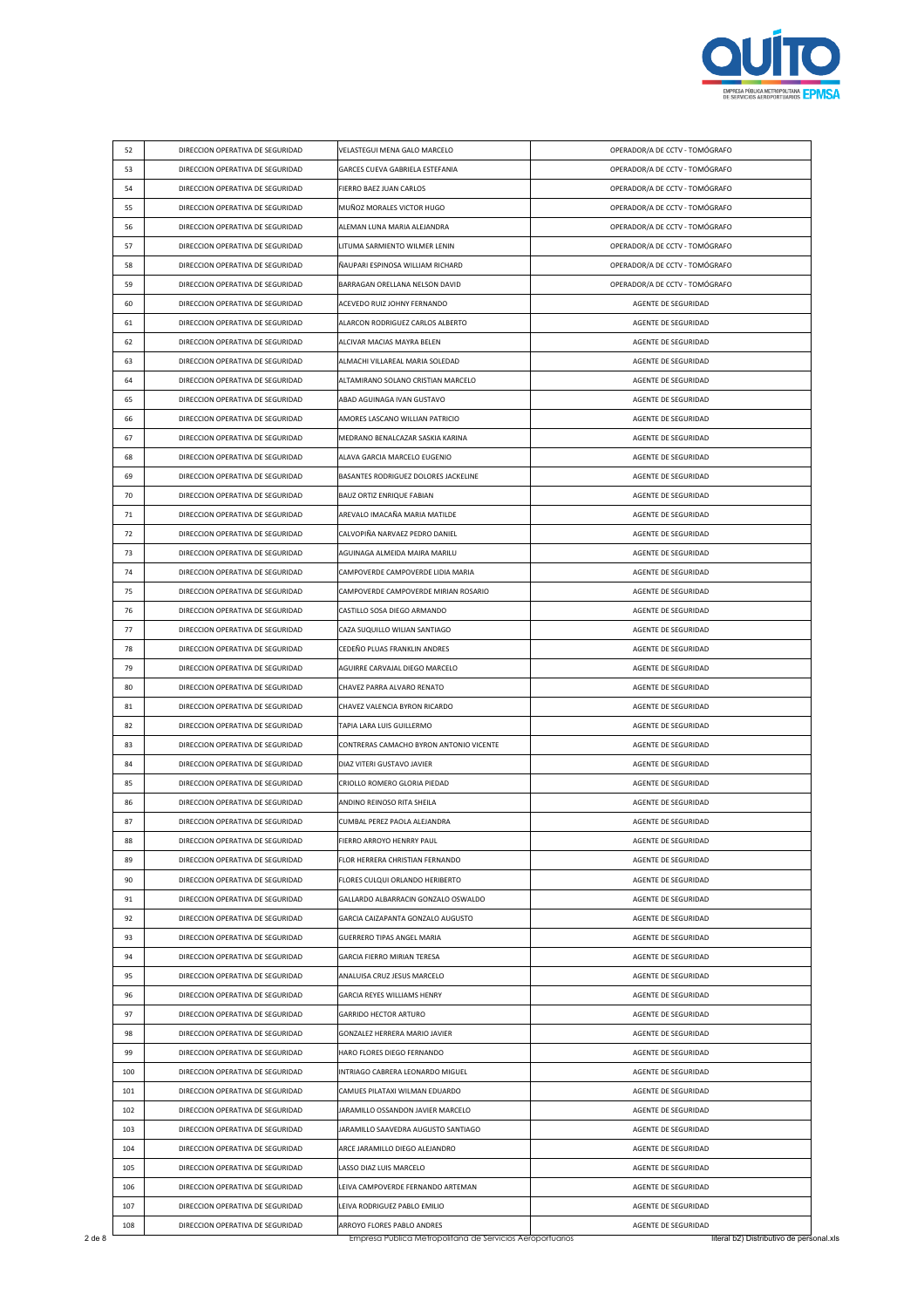

| 109 | DIRECCION OPERATIVA DE SEGURIDAD                                     | LOPEZ GUERRERO LUIS ERNESTO                                | AGENTE DE SEGURIDAD                        |
|-----|----------------------------------------------------------------------|------------------------------------------------------------|--------------------------------------------|
| 110 | DIRECCION OPERATIVA DE SEGURIDAD                                     | LOPEZ LOOR MARIA LORENA                                    | AGENTE DE SEGURIDAD                        |
| 111 | DIRECCION OPERATIVA DE SEGURIDAD                                     | AVILA CABEZAS BALBINA MARJORIE                             | AGENTE DE SEGURIDAD                        |
| 112 | DIRECCION OPERATIVA DE SEGURIDAD                                     | BARRAGAN GUERRERO CINTIA MARIBEL                           | AGENTE DE SEGURIDAD                        |
| 113 | DIRECCION OPERATIVA DE SEGURIDAD                                     | BENALCAZAR HERRERA MAYRA CRISTINA                          | AGENTE DE SEGURIDAD                        |
| 114 | DIRECCION OPERATIVA DE SEGURIDAD                                     | MATAMOROS QUIROZ FRANCO EGIDIO                             | AGENTE DE SEGURIDAD                        |
| 115 | DIRECCION OPERATIVA DE SEGURIDAD                                     | MENDIA OÑATE MYRIAN DEL PILAR                              | AGENTE DE SEGURIDAD                        |
| 116 | DIRECCION OPERATIVA DE SEGURIDAD                                     | MONTESDEOCA CARRIEL CONSUELO DE LOS ANGELES                | AGENTE DE SEGURIDAD                        |
| 117 | DIRECCION OPERATIVA DE SEGURIDAD                                     | MERCHAN BAQUERIZO EDUARDO PATRICIO                         | AGENTE DE SEGURIDAD                        |
| 118 | DIRECCION OPERATIVA DE SEGURIDAD                                     | MERINO MANCHENO ROBERTO CARLOS                             | AGENTE DE SEGURIDAD                        |
| 119 | DIRECCION OPERATIVA DE SEGURIDAD                                     | MIÑO ORTEGA CRISTIAN MARCEL                                | AGENTE DE SEGURIDAD                        |
| 120 | DIRECCION OPERATIVA DE SEGURIDAD                                     | BENAVIDES HARO MARCO JAVIER                                | AGENTE DE SEGURIDAD                        |
| 121 | DIRECCION OPERATIVA DE SEGURIDAD                                     | MOLINA MORENO RAMIRO OLMEDO                                | AGENTE DE SEGURIDAD                        |
| 122 | DIRECCION OPERATIVA DE SEGURIDAD                                     | MONTALVO ENRIQUEZ PEDRO RAFAEL                             | AGENTE DE SEGURIDAD                        |
| 123 | DIRECCION OPERATIVA DE SEGURIDAD                                     | MORALES PAVON FREDDY ANGEL                                 | AGENTE DE SEGURIDAD                        |
| 124 | DIRECCION OPERATIVA DE SEGURIDAD                                     | MORENO TELMO AUGUSTO                                       | AGENTE DE SEGURIDAD                        |
| 125 | DIRECCION OPERATIVA DE SEGURIDAD                                     | NARANJO SALGUERO AIDA DE LOS ANGELES                       | AGENTE DE SEGURIDAD                        |
| 126 | DIRECCION OPERATIVA DE SEGURIDAD                                     | NARVAEZ CAMINO DIEGO FERNANDO                              | AGENTE DE SEGURIDAD                        |
| 127 | DIRECCION OPERATIVA DE SEGURIDAD                                     | GALARZA CABRERA GISELA GUADALUPE                           | AGENTE DE SEGURIDAD                        |
| 128 | DIRECCION OPERATIVA DE SEGURIDAD                                     | NARVAEZ SEGURA JOSELITO ONASIS                             | AGENTE DE SEGURIDAD                        |
| 129 | DIRECCION OPERATIVA DE SEGURIDAD                                     | DIAZ BASTIDAS MANOLO PATRICIO                              | AGENTE DE SEGURIDAD                        |
| 130 | DIRECCION OPERATIVA DE SEGURIDAD                                     | OLIVES JAMA ELIO DIOMEDES                                  | AGENTE DE SEGURIDAD                        |
| 131 | DIRECCION OPERATIVA DE SEGURIDAD                                     | ORDOÑEZ TOSCANO GUSTAVO ISAIAS                             | AGENTE DE SEGURIDAD                        |
| 132 | DIRECCION OPERATIVA DE SEGURIDAD                                     | ORELLANA BARZALLO FRIDA ANGELITA                           | AGENTE DE SEGURIDAD                        |
| 133 | DIRECCION OPERATIVA DE SEGURIDAD                                     | ORELLANA FREIRE CRISTIAN NAPOLEON                          | AGENTE DE SEGURIDAD                        |
| 134 | DIRECCION OPERATIVA DE SEGURIDAD                                     | OROZCO NARVAEZ DELIA MARIA                                 | AGENTE DE SEGURIDAD                        |
| 135 | DIRECCION OPERATIVA DE SEGURIDAD                                     | BRAVO PROAÑO MANUELA DEL ROCIO                             | AGENTE DE SEGURIDAD                        |
| 136 | DIRECCION OPERATIVA DE SEGURIDAD                                     | ARIAS NAVARRETE WILSON BERNARDO                            | AGENTE DE SEGURIDAD                        |
| 137 | DIRECCION OPERATIVA DE SEGURIDAD                                     | PAEZ GUACHAMIN BYRON GUSTAVO                               | AGENTE DE SEGURIDAD                        |
| 138 | DIRECCION OPERATIVA DE SEGURIDAD                                     | PAZMIÑO CONRRADO PATRICIO RODRIGO                          | AGENTE DE SEGURIDAD                        |
| 139 | DIRECCION OPERATIVA DE SEGURIDAD                                     | PEÑA BALDEON GUILLERMO PAUL                                | AGENTE DE SEGURIDAD                        |
| 140 | DIRECCION OPERATIVA DE SEGURIDAD                                     | QUINTEROS MOSQUERA HENRRY GUSTAVO                          | AGENTE DE SEGURIDAD                        |
| 141 | DIRECCION OPERATIVA DE SEGURIDAD                                     | VILLACIS PEÑARRIETA EDGAR DANIEL                           | AGENTE DE SEGURIDAD                        |
| 142 | DIRECCION OPERATIVA DE SEGURIDAD                                     | ROBALINO RIVERA IRINA KATIUSCA                             | AGENTE DE SEGURIDAD                        |
| 143 | DIRECCION OPERATIVA DE SEGURIDAD                                     | BRITO CABEZAS GALO DAVID                                   | AGENTE DE SEGURIDAD                        |
| 144 | DIRECCION OPERATIVA DE SEGURIDAD                                     | ROBLES VALDEZ EFREN                                        | AGENTE DE SEGURIDAD                        |
| 145 | DIRECCION OPERATIVA DE SEGURIDAD                                     | RODRIGUEZ HERNANDEZ TANA                                   | AGENTE DE SEGURIDAD                        |
| 146 | DIRECCION OPERATIVA DE SEGURIDAD                                     | MONTAGUANO HERNANDEZ LUIS EDISON                           | AGENTE DE SEGURIDAD                        |
| 147 | DIRECCION OPERATIVA DE SEGURIDAD                                     | CADENA TORO ANDREA STEPHANY                                | AGENTE DE SEGURIDAD                        |
| 148 | DIRECCION OPERATIVA DE SEGURIDAD                                     | ROSALES GARCES PABLO ESTEBAN                               | AGENTE DE SEGURIDAD                        |
| 149 | DIRECCION OPERATIVA DE SEGURIDAD                                     | ROSERO ZALDUMBIDE ROBERTO CARLOS                           | AGENTE DE SEGURIDAD                        |
| 150 | DIRECCION OPERATIVA DE SEGURIDAD                                     | RUEDA ROJAS MANUEL ANTONIO                                 | AGENTE DE SEGURIDAD                        |
| 151 | DIRECCION OPERATIVA DE SEGURIDAD                                     | OLIVES JAMA WACINTON AMABLE                                | AGENTE DE SEGURIDAD                        |
| 152 | DIRECCION OPERATIVA DE SEGURIDAD                                     | LARA BERMEO KLEVER JUBITO                                  | AGENTE DE SEGURIDAD                        |
| 153 | DIRECCION OPERATIVA DE SEGURIDAD                                     | BENALCAZAR MELENDEZ EDISON OSWALDO                         | AGENTE DE SEGURIDAD                        |
| 154 | DIRECCION OPERATIVA DE SEGURIDAD                                     | TITUAÑA PACHECO FAUSTO CRISTIAN                            | AGENTE DE SEGURIDAD                        |
| 155 | DIRECCION OPERATIVA DE SEGURIDAD                                     | OSORIO SEGOVIA AMADO JORGE                                 | AGENTE DE SEGURIDAD                        |
| 156 | DIRECCION OPERATIVA DE SEGURIDAD                                     | BARRERA ORTEGA JUAN PABLO                                  | AGENTE DE SEGURIDAD                        |
| 157 | DIRECCION OPERATIVA DE SEGURIDAD                                     | TRUJILLO MUÑOZ SANTIAGO GABRIEL                            | AGENTE DE SEGURIDAD                        |
| 158 | DIRECCION OPERATIVA DE SEGURIDAD                                     | GONZALEZ CRIOLLO FERNANDO NICANOR                          | AGENTE DE SEGURIDAD                        |
| 159 | DIRECCION OPERATIVA DE SEGURIDAD                                     | VACA ORTIZ ALBERTO                                         | AGENTE DE SEGURIDAD                        |
| 160 | DIRECCION OPERATIVA DE SEGURIDAD                                     | VEGA MOREJON DIEGO JOSE                                    | AGENTE DE SEGURIDAD                        |
| 161 | DIRECCION OPERATIVA DE SEGURIDAD                                     | VERGARA RAMIREZ HUGO VINICIO                               | AGENTE DE SEGURIDAD                        |
| 162 |                                                                      | VILLA PEREZ JORGE ANIBAL                                   |                                            |
|     | DIRECCION OPERATIVA DE SEGURIDAD                                     |                                                            | AGENTE DE SEGURIDAD                        |
| 163 | DIRECCION OPERATIVA DE SEGURIDAD<br>DIRECCION OPERATIVA DE SEGURIDAD | VILLACRES LARA MARCO ANTONIO<br>CAIZA ZAPATA TANIA PAULINA | AGENTE DE SEGURIDAD<br>AGENTE DE SEGURIDAD |
| 164 |                                                                      |                                                            |                                            |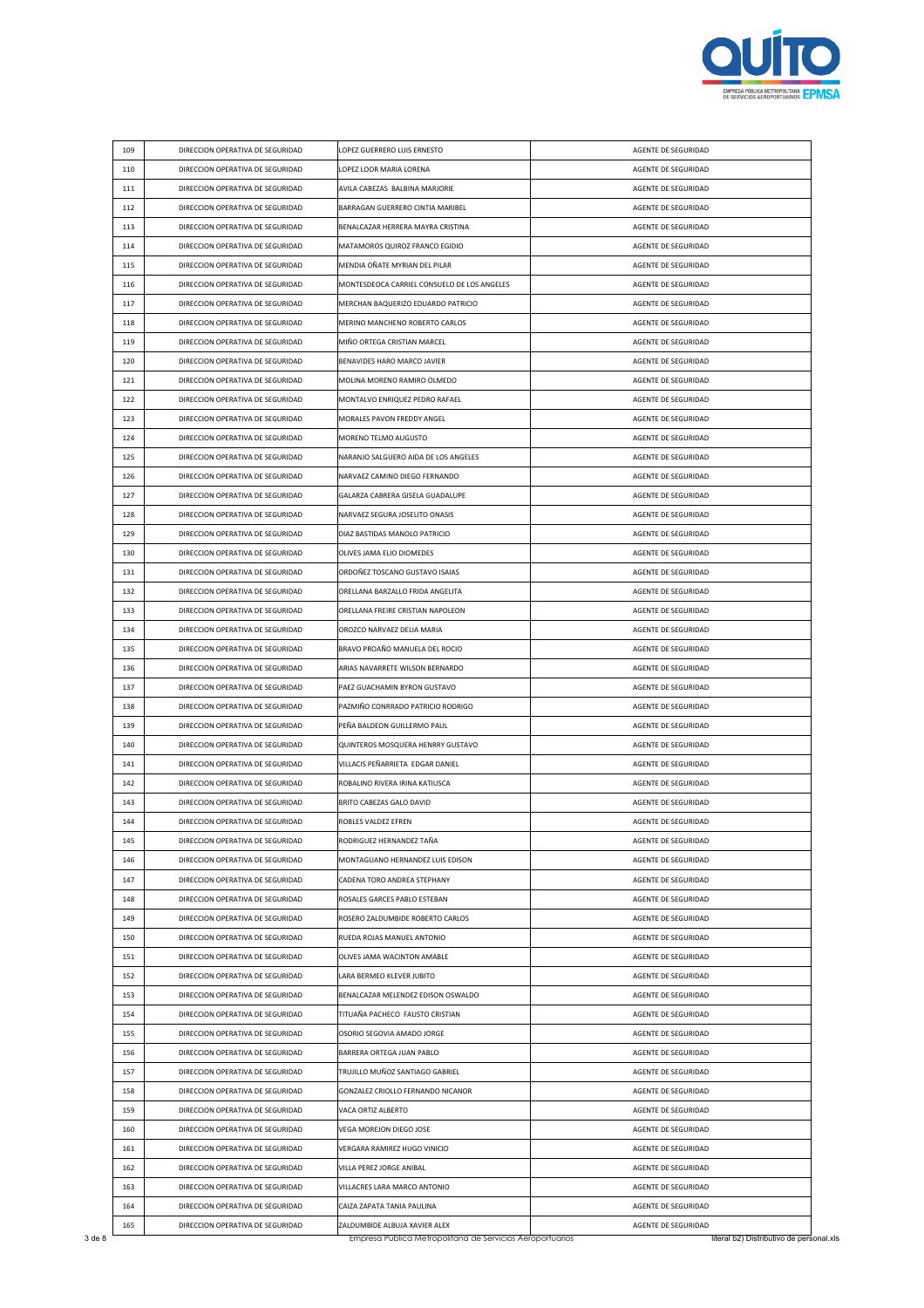

| 166 | DIRECCION OPERATIVA DE SEGURIDAD                                     | ZUMARRAGA NARVAEZ RENE OMAR           | AGENTE DE SEGURIDAD |
|-----|----------------------------------------------------------------------|---------------------------------------|---------------------|
| 167 | DIRECCION OPERATIVA DE SEGURIDAD                                     | CAJAS CUSME ALEXIS GUSTAVO            | AGENTE DE SEGURIDAD |
| 168 | DIRECCION OPERATIVA DE SEGURIDAD                                     | AGUIAR ORTA LUIS HUMBERTO             | AGENTE DE SEGURIDAD |
| 169 | DIRECCION OPERATIVA DE SEGURIDAD                                     | ANDINO PANCHI GINNIO RAMIRO           | AGENTE DE SEGURIDAD |
| 170 | DIRECCION OPERATIVA DE SEGURIDAD                                     | CAMACHO CALDERON SARA SALOME          | AGENTE DE SEGURIDAD |
| 171 | DIRECCION OPERATIVA DE SEGURIDAD                                     | CADENA GUIASE RICHARD IVAN            | AGENTE DE SEGURIDAD |
| 172 | DIRECCION OPERATIVA DE SEGURIDAD                                     | CASTILLO ARCOS ALEXIS GABRIEL         | AGENTE DE SEGURIDAD |
| 173 | DIRECCION OPERATIVA DE SEGURIDAD                                     | CHICAIZA ATI EDUARDO PATRICIO         | AGENTE DE SEGURIDAD |
| 174 | DIRECCION OPERATIVA DE SEGURIDAD                                     | GAROFALO GARCIA EDGAR NAPOLEON        | AGENTE DE SEGURIDAD |
| 175 | DIRECCION OPERATIVA DE SEGURIDAD                                     | GRANJA JACOME CRISTIAN MIGUEL         | AGENTE DE SEGURIDAD |
| 176 | DIRECCION OPERATIVA DE SEGURIDAD                                     | GUANOTASIG CHICAIZA CRISTIAN PAUL     | AGENTE DE SEGURIDAD |
| 177 | DIRECCION OPERATIVA DE SEGURIDAD                                     | JIMENEZ CORAL ANIBAL ORLANDO          | AGENTE DE SEGURIDAD |
| 178 | DIRECCION OPERATIVA DE SEGURIDAD                                     | JOZA ZAMBRANO DANIEL HUGO             | AGENTE DE SEGURIDAD |
| 179 | DIRECCION OPERATIVA DE SEGURIDAD                                     | BAYAS MELENDREZ CARMEN ELIZABETH      | AGENTE DE SEGURIDAD |
| 180 | DIRECCION OPERATIVA DE SEGURIDAD                                     | LIMA CAMPOVERDE MARCO ANTONIO         | AGENTE DE SEGURIDAD |
| 181 | DIRECCION OPERATIVA DE SEGURIDAD                                     | MALDONADO BORJA EDWIN DAVID           | AGENTE DE SEGURIDAD |
| 182 | DIRECCION OPERATIVA DE SEGURIDAD                                     | MURILLO CARRASCO ANGEL ANTONIO        | AGENTE DE SEGURIDAD |
| 183 | DIRECCION OPERATIVA DE SEGURIDAD                                     | BRAVO GUALOTUÑA LUIS MARCELO          | AGENTE DE SEGURIDAD |
| 184 | DIRECCION OPERATIVA DE SEGURIDAD                                     | PANCHI CEVALLOS EDWIN PATRICIO        | AGENTE DE SEGURIDAD |
| 185 | DIRECCION OPERATIVA DE SEGURIDAD                                     | PEREZ SEGUNDO RAUL                    | AGENTE DE SEGURIDAD |
| 186 | DIRECCION OPERATIVA DE SEGURIDAD                                     | BRAVO PATIÑO CARLOS FERNANDO          | AGENTE DE SEGURIDAD |
| 187 | DIRECCION OPERATIVA DE SEGURIDAD                                     | PLUAS ANCHUNDIA MODESTO BENANCIO      | AGENTE DE SEGURIDAD |
| 188 | DIRECCION OPERATIVA DE SEGURIDAD                                     | SEGOVIA BALDEZ DIEGO PATRICIO         | AGENTE DE SEGURIDAD |
| 189 | DIRECCION OPERATIVA DE SEGURIDAD                                     | VERA CUSME MARIANO ERNESTO            | AGENTE DE SEGURIDAD |
| 190 | DIRECCION OPERATIVA DE SEGURIDAD                                     | VERA VILELA YAJAIRA YADIRA            | AGENTE DE SEGURIDAD |
| 191 | DIRECCION OPERATIVA DE SEGURIDAD                                     | GUACHO MALDONADO JESSICA ELIZABETH    | AGENTE DE SEGURIDAD |
| 192 | DIRECCION OPERATIVA DE SEGURIDAD                                     | CALVA MONCAYO CRISTIAN YANDRY         | AGENTE DE SEGURIDAD |
| 193 | DIRECCION OPERATIVA DE SEGURIDAD                                     | VILLEGAS REYES KARLA VIVIANA          | AGENTE DE SEGURIDAD |
| 194 | DIRECCION OPERATIVA DE SEGURIDAD                                     | CARDENAS REVELO PEDRO OLIMPO          | AGENTE DE SEGURIDAD |
| 195 | DIRECCION OPERATIVA DE SEGURIDAD                                     | CAMPOVERDE OCAMPOS LILIANA ISABEL     | AGENTE DE SEGURIDAD |
| 196 | DIRECCION OPERATIVA DE SEGURIDAD                                     | CANDO GUAJALA MELANIA ELIZABETH       | AGENTE DE SEGURIDAD |
| 197 | DIRECCION OPERATIVA DE SEGURIDAD                                     | CANO GAHONA WILSON ANTONIO            | AGENTE DE SEGURIDAD |
| 198 | DIRECCION OPERATIVA DE SEGURIDAD                                     | CAÑIZARES MORENO LUIS ALBERTO         | AGENTE DE SEGURIDAD |
| 199 | DIRECCION OPERATIVA DE SEGURIDAD                                     | CARABAJO CARABAJO JENNY ISABEL        | AGENTE DE SEGURIDAD |
| 200 | DIRECCION OPERATIVA DE SEGURIDAD                                     | CERVANTES VINOCUNGA CHRISTIAN VINICIO | AGENTE DE SEGURIDAD |
| 201 | DIRECCION OPERATIVA DE SEGURIDAD                                     | CHALA MENDES KARINA VIVIANA           | AGENTE DE SEGURIDAD |
| 202 | DIRECCION OPERATIVA DE SEGURIDAD                                     | CHAMORRO ARMIJOS JENNY FERNANDA       | AGENTE DE SEGURIDAD |
| 203 | DIRECCION OPERATIVA DE SEGURIDAD                                     | CHARCOPA HURTADO CARMEN JESSICA       | AGENTE DE SEGURIDAD |
| 204 | DIRECCION OPERATIVA DE SEGURIDAD                                     | CORDOVA JARAMILLO WILMER FERNANDO     | AGENTE DE SEGURIDAD |
| 205 | DIRECCION OPERATIVA DE SEGURIDAD                                     | CRIOLLO PALACIOS GERMAN ORLANDO       | AGENTE DE SEGURIDAD |
| 206 | DIRECCION OPERATIVA DE SEGURIDAD                                     | CUASES CHUMPI LILIANA MARIBEL         | AGENTE DE SEGURIDAD |
| 207 | DIRECCION OPERATIVA DE SEGURIDAD                                     | CUENCA VEGA DIANA SOLEDAD             | AGENTE DE SEGURIDAD |
| 208 | DIRECCION OPERATIVA DE SEGURIDAD                                     | CULQUI LEON PABLO ISRAEL              | AGENTE DE SEGURIDAD |
| 209 | DIRECCION OPERATIVA DE SEGURIDAD                                     | DEFAZ TUPIZA DANIELA MARGOTH          | AGENTE DE SEGURIDAD |
| 210 | DIRECCION OPERATIVA DE SEGURIDAD                                     | DIAZ MONTESDEOCA LILIAN NARCISA       | AGENTE DE SEGURIDAD |
| 211 | DIRECCION OPERATIVA DE SEGURIDAD                                     | ECHANIQUE VACA CAROLINA ELIZABETH     | AGENTE DE SEGURIDAD |
| 212 | DIRECCION OPERATIVA DE SEGURIDAD                                     | ERAZO VILLACIS DIEGO JAVIER           | AGENTE DE SEGURIDAD |
| 213 | DIRECCION OPERATIVA DE SEGURIDAD                                     | ESPINEL BENAVIDES DIEGO MAURICIO      | AGENTE DE SEGURIDAD |
| 214 | DIRECCION OPERATIVA DE SEGURIDAD                                     | ESPINOSA BORJA VICTOR PAUL            | AGENTE DE SEGURIDAD |
| 215 |                                                                      |                                       |                     |
|     | DIRECCION OPERATIVA DE SEGURIDAD                                     | ESPINOZA TENEDA LOURDES ALICIA        | AGENTE DE SEGURIDAD |
| 216 | DIRECCION OPERATIVA DE SEGURIDAD                                     | ESTRADA ULCO CARLOS ALBERTO           | AGENTE DE SEGURIDAD |
| 217 | DIRECCION OPERATIVA DE SEGURIDAD                                     | CASTILLO CASTILLO MERCY ROSARIO       | AGENTE DE SEGURIDAD |
| 218 | DIRECCION OPERATIVA DE SEGURIDAD                                     | GAIBOR MARTINEZ ANDREA GABRIELA       | AGENTE DE SEGURIDAD |
| 219 | DIRECCION OPERATIVA DE SEGURIDAD                                     | GANCHOZO VALENCIA FREDDY GUSTAVO      | AGENTE DE SEGURIDAD |
| 220 | DIRECCION OPERATIVA DE SEGURIDAD<br>DIRECCION OPERATIVA DE SEGURIDAD | GAVILANES BORJA WASHINGTON GENARO     | AGENTE DE SEGURIDAD |
| 221 |                                                                      | GAVILANES ALTAMIRANO STEVEN SANTIAGO  | AGENTE DE SEGURIDAD |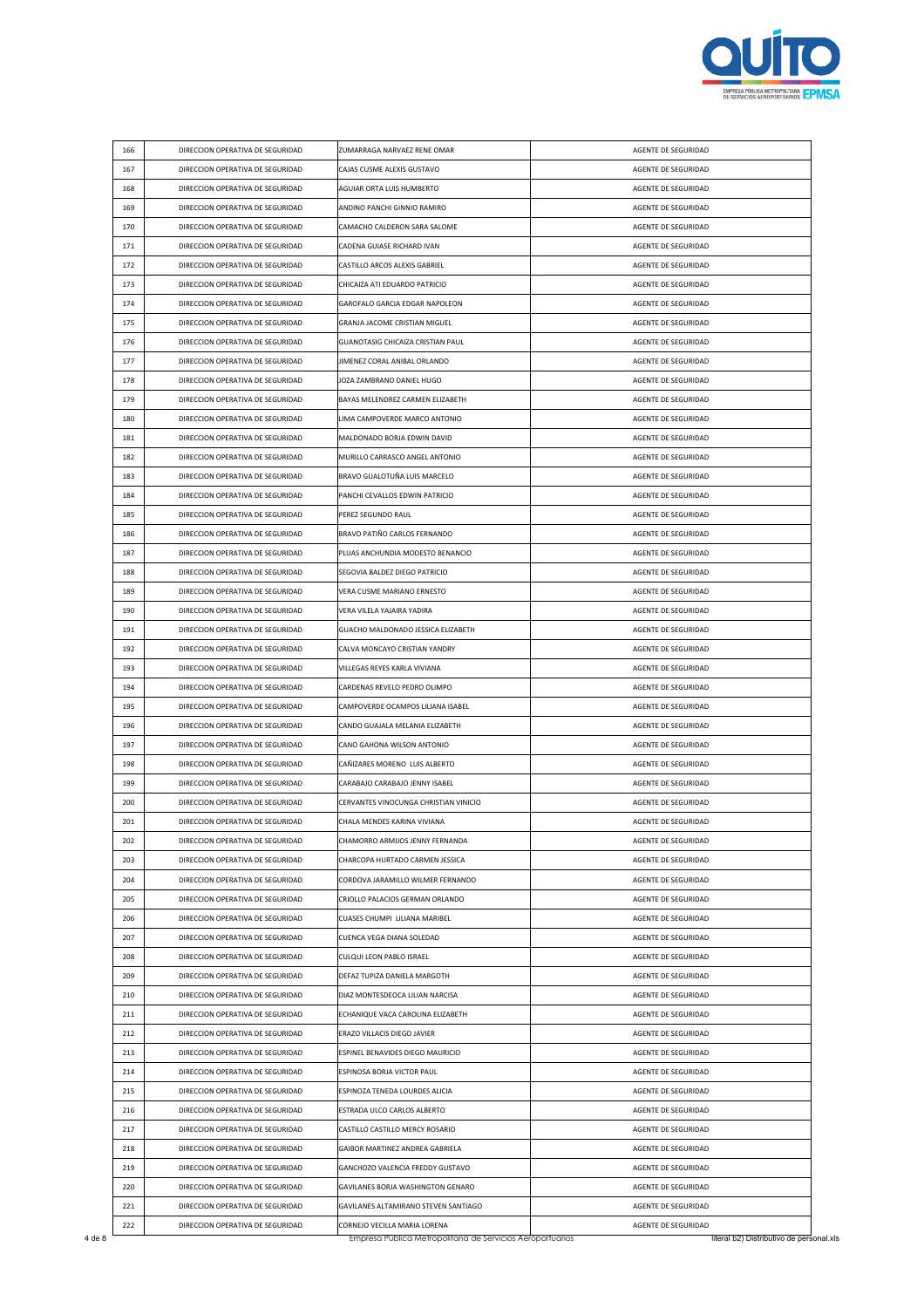

| 223 | DIRECCION OPERATIVA DE SEGURIDAD | GRUEZO JURADO LUCETY PATRICIA           | AGENTE DE SEGURIDAD |
|-----|----------------------------------|-----------------------------------------|---------------------|
| 224 | DIRECCION OPERATIVA DE SEGURIDAD | GUACHAMIN CUSHQUI MARITZA ANGELICA      | AGENTE DE SEGURIDAD |
| 225 | DIRECCION OPERATIVA DE SEGURIDAD | GUAMAN CAJO WASHINGTON RAMIRO           | AGENTE DE SEGURIDAD |
| 226 | DIRECCION OPERATIVA DE SEGURIDAD | GUAMAN CELI DIEGO JAVIER                | AGENTE DE SEGURIDAD |
| 227 | DIRECCION OPERATIVA DE SEGURIDAD | GUAMAN LUCIO NESTOR AURELIO             | AGENTE DE SEGURIDAD |
| 228 | DIRECCION OPERATIVA DE SEGURIDAD | CORREA CORREA MILTON MANUEL             | AGENTE DE SEGURIDAD |
| 229 | DIRECCION OPERATIVA DE SEGURIDAD | GUAÑUNA SIMBAÑA JEANNETH ALEXANDRA      | AGENTE DE SEGURIDAD |
| 230 | DIRECCION OPERATIVA DE SEGURIDAD | HERNANDEZ AVALOS LEONARDO JOSE          | AGENTE DE SEGURIDAD |
| 231 | DIRECCION OPERATIVA DE SEGURIDAD | HERRERA HERRERA ZARA LORENA             | AGENTE DE SEGURIDAD |
| 232 | DIRECCION OPERATIVA DE SEGURIDAD | FARINANGO CHUSHIG JAIME ROBERTO         | AGENTE DE SEGURIDAD |
| 233 | DIRECCION OPERATIVA DE SEGURIDAD | JACOME VINUEZA LUIS HUMBERTO            | AGENTE DE SEGURIDAD |
| 234 | DIRECCION OPERATIVA DE SEGURIDAD | JARAMILLO SANCHEZ ROBERTO JAVIER        | AGENTE DE SEGURIDAD |
| 235 | DIRECCION OPERATIVA DE SEGURIDAD | JARAMILLO VALAREZO FULTON VICENTE       | AGENTE DE SEGURIDAD |
| 236 | DIRECCION OPERATIVA DE SEGURIDAD | LARCO PEREZ ALEXANDER FABRICIO          | AGENTE DE SEGURIDAD |
| 237 | DIRECCION OPERATIVA DE SEGURIDAD | LEIVA NEGRETE ANDRES MARCELO            | AGENTE DE SEGURIDAD |
| 238 | DIRECCION OPERATIVA DE SEGURIDAD | GARCIA OROSCO ALEXANDRA ELIZABETH       | AGENTE DE SEGURIDAD |
| 239 | DIRECCION OPERATIVA DE SEGURIDAD | LEON DELGADO EDISON VINICIO             | AGENTE DE SEGURIDAD |
| 240 | DIRECCION OPERATIVA DE SEGURIDAD | LLUMIQUINGA CAJAMARCA LUIS HUMBERTO     | AGENTE DE SEGURIDAD |
| 241 | DIRECCION OPERATIVA DE SEGURIDAD | LOPEZ CARRION SEGUNDO ROBERTO           | AGENTE DE SEGURIDAD |
| 242 | DIRECCION OPERATIVA DE SEGURIDAD | LUCERO CHALACAN GANDY VLADIMIR          | AGENTE DE SEGURIDAD |
| 243 | DIRECCION OPERATIVA DE SEGURIDAD | MACAS SUING PIEDAD BEATRIZ              | AGENTE DE SEGURIDAD |
| 244 | DIRECCION OPERATIVA DE SEGURIDAD | MAIGUA ANCHATUÑA EDISON ENRIQUE         | AGENTE DE SEGURIDAD |
| 245 | DIRECCION OPERATIVA DE SEGURIDAD | MALES REYES NATALIA YOLANDA             | AGENTE DE SEGURIDAD |
| 246 | DIRECCION OPERATIVA DE SEGURIDAD | MALLIQUINGA OCHOA MARIA BEATRIZ         | AGENTE DE SEGURIDAD |
| 247 | DIRECCION OPERATIVA DE SEGURIDAD | GOMEZ AZA DIEGO ALEJANDRO               | AGENTE DE SEGURIDAD |
| 248 | DIRECCION OPERATIVA DE SEGURIDAD | MEJIA PEREZ HUGO XAVIER                 | AGENTE DE SEGURIDAD |
| 249 | DIRECCION OPERATIVA DE SEGURIDAD | MENENDEZ GARZON JOSE IGNACIO            | AGENTE DE SEGURIDAD |
| 250 | DIRECCION OPERATIVA DE SEGURIDAD | MERA BUCHELI EDWIN ORLANDO              | AGENTE DE SEGURIDAD |
| 251 | DIRECCION OPERATIVA DE SEGURIDAD | MESIAS IDROBO ANDRES PAUL               | AGENTE DE SEGURIDAD |
| 252 | DIRECCION OPERATIVA DE SEGURIDAD | MIER FELIX RODRIGO XAVIER               | AGENTE DE SEGURIDAD |
| 253 | DIRECCION OPERATIVA DE SEGURIDAD | GONZALEZ RIVERA MAXIMILIANO EFRAIN      | AGENTE DE SEGURIDAD |
| 254 | DIRECCION OPERATIVA DE SEGURIDAD | MONDRAGON MARTINEZ ANTONIO RODRIGO      | AGENTE DE SEGURIDAD |
| 255 | DIRECCION OPERATIVA DE SEGURIDAD | MORENO JARA ROBERTO FERNANDO            | AGENTE DE SEGURIDAD |
| 256 | DIRECCION OPERATIVA DE SEGURIDAD | MOSCOSO PEREZ ESTEBAN FRANCISCO         | AGENTE DE SEGURIDAD |
| 257 | DIRECCION OPERATIVA DE SEGURIDAD | GUAYANLEMA CARANGUAY DIANA CAROLINA     | AGENTE DE SEGURIDAD |
| 258 | DIRECCION OPERATIVA DE SEGURIDAD | NARVAEZ ORQUERA CRISTINA DANIELA        | AGENTE DE SEGURIDAD |
| 259 | DIRECCION OPERATIVA DE SEGURIDAD | NARVAEZ PONCE WILLIAM ROBERTO           | AGENTE DE SEGURIDAD |
| 260 | DIRECCION OPERATIVA DE SEGURIDAD | ÑACATO SISALEMA JUAN CARLOS             | AGENTE DE SEGURIDAD |
| 261 | DIRECCION OPERATIVA DE SEGURIDAD | PADILLA ARBOLEDA CESAR AUGUSTO          | AGENTE DE SEGURIDAD |
| 262 | DIRECCION OPERATIVA DE SEGURIDAD | PASTAZ PILLAJO ALEXANDRA MARGARITA      | AGENTE DE SEGURIDAD |
| 263 | DIRECCION OPERATIVA DE SEGURIDAD | PAZMIÑO LEON JORGE ENRIQUE              | AGENTE DE SEGURIDAD |
| 264 | DIRECCION OPERATIVA DE SEGURIDAD | PAZMIÑO LOOR MARIA AUXILIADORA          | AGENTE DE SEGURIDAD |
| 265 | DIRECCION OPERATIVA DE SEGURIDAD | PEREZ PARRA LEOPOLDO STALIN             | AGENTE DE SEGURIDAD |
| 266 | DIRECCION OPERATIVA DE SEGURIDAD | PILA PINANGO JOSE SANTOS                | AGENTE DE SEGURIDAD |
| 267 | DIRECCION OPERATIVA DE SEGURIDAD | PILCA JULIO JAVIER ANTONIO              | AGENTE DE SEGURIDAD |
| 268 | DIRECCION OPERATIVA DE SEGURIDAD | PINCAY SOLEDISPA GUADALUPE DEL CONSUELO | AGENTE DE SEGURIDAD |
| 269 | DIRECCION OPERATIVA DE SEGURIDAD | PONCE MOSCOSO HUGO SANTIAGO             | AGENTE DE SEGURIDAD |
| 270 | DIRECCION OPERATIVA DE SEGURIDAD | POVEDA VITERI CRISTINA ELIZABETH        | AGENTE DE SEGURIDAD |
| 271 | DIRECCION OPERATIVA DE SEGURIDAD | QUILUMBA CEVALLOS LUIS HUMBERTO         | AGENTE DE SEGURIDAD |
| 272 | DIRECCION OPERATIVA DE SEGURIDAD | HUERA ALVAREZ ROSA LILIANA              | AGENTE DE SEGURIDAD |
| 273 | DIRECCION OPERATIVA DE SEGURIDAD | QUIMBITA PIEDRA LUIS GONZALO            | AGENTE DE SEGURIDAD |
| 274 | DIRECCION OPERATIVA DE SEGURIDAD | QUINCHIGUANGO QUINAHUANO WILIAN ARMANDO | AGENTE DE SEGURIDAD |
| 275 | DIRECCION OPERATIVA DE SEGURIDAD | QUISPE TITUAÑA GALO MEDARDO             | AGENTE DE SEGURIDAD |
| 276 | DIRECCION OPERATIVA DE SEGURIDAD | RAMIREZ NOBOA CESAR GUSTAVO             | AGENTE DE SEGURIDAD |
| 277 | DIRECCION OPERATIVA DE SEGURIDAD | REAL GUAMAN MEDARDO PATRICIO            | AGENTE DE SEGURIDAD |
| 278 | DIRECCION OPERATIVA DE SEGURIDAD | RENGIFO MARIN RITA ALEXANDRA            | AGENTE DE SEGURIDAD |
|     |                                  |                                         |                     |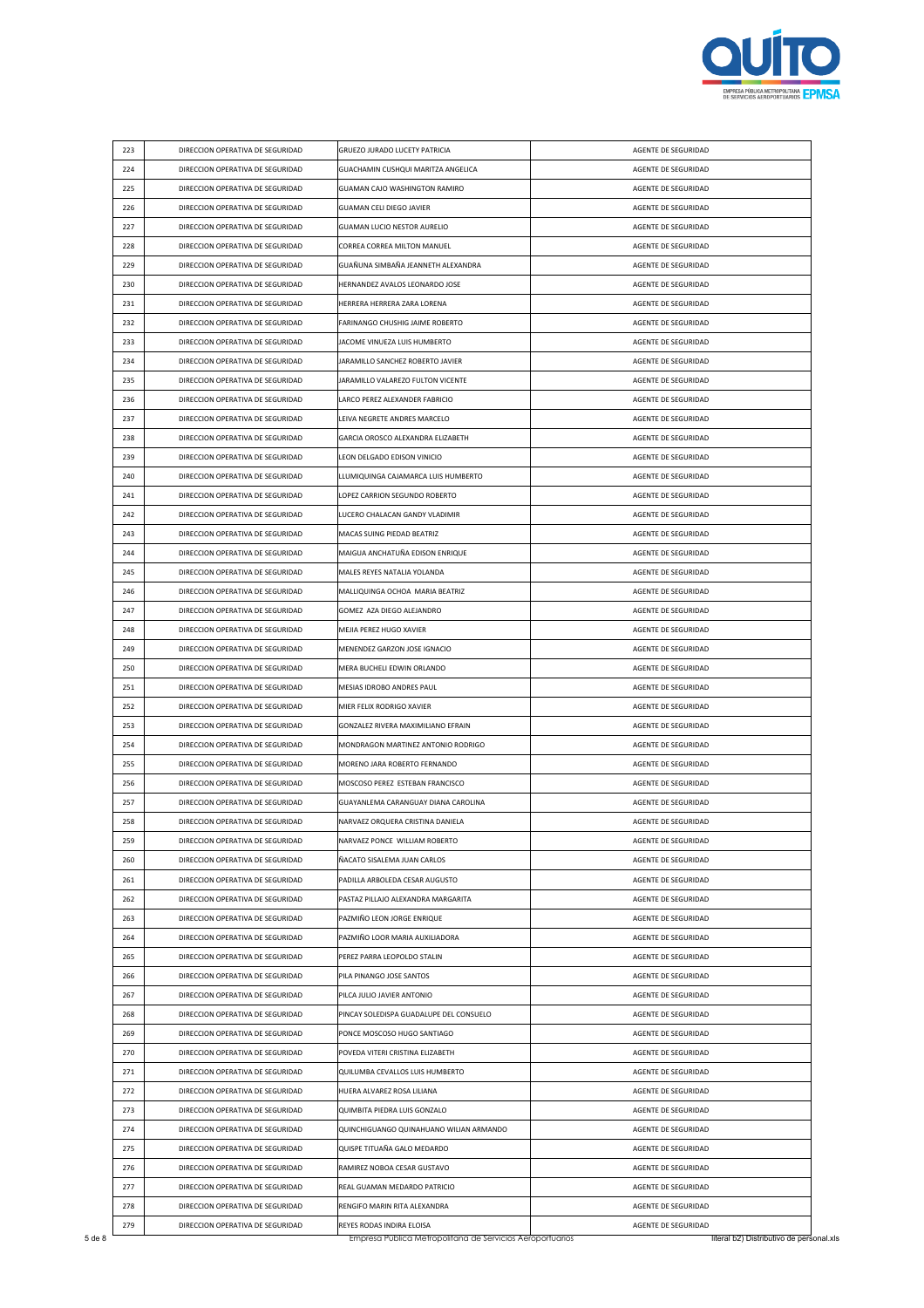

| 280 | DIRECCION OPERATIVA DE SEGURIDAD                                     | RIERA JIMENEZ JORGE ESTUARDO       | AGENTE DE SEGURIDAD                        |
|-----|----------------------------------------------------------------------|------------------------------------|--------------------------------------------|
| 281 | DIRECCION OPERATIVA DE SEGURIDAD                                     | MICHILENA ZAPATA LUIS XAVIER       | AGENTE DE SEGURIDAD                        |
| 282 | DIRECCION OPERATIVA DE SEGURIDAD                                     | RODRIGUEZ CHAVEZ GASTERLU ARACELY  | AGENTE DE SEGURIDAD                        |
| 283 | DIRECCION OPERATIVA DE SEGURIDAD                                     | RODRIGUEZ RODRIGUEZ WILLIAM EFREN  | AGENTE DE SEGURIDAD                        |
| 284 | DIRECCION OPERATIVA DE SEGURIDAD                                     | ROMAN RIOS WASHINGTON PAUL         | AGENTE DE SEGURIDAD                        |
| 285 | DIRECCION OPERATIVA DE SEGURIDAD                                     | SALAZAR RUALES EDGUIN FERNANDO     | AGENTE DE SEGURIDAD                        |
| 286 | DIRECCION OPERATIVA DE SEGURIDAD                                     | OROZCO ATIAJA OSWALDO RICARDO      | AGENTE DE SEGURIDAD                        |
| 287 | DIRECCION OPERATIVA DE SEGURIDAD                                     | SANCHEZ HARO PAOLA VANESSA         | AGENTE DE SEGURIDAD                        |
| 288 | DIRECCION OPERATIVA DE SEGURIDAD                                     | SANTACRUZ ESPINOZA JOSE LEONCIO    | AGENTE DE SEGURIDAD                        |
| 289 | DIRECCION OPERATIVA DE SEGURIDAD                                     | SANTAMARIA BURGOS PABLO MARCELO    | AGENTE DE SEGURIDAD                        |
| 290 | DIRECCION OPERATIVA DE SEGURIDAD                                     | SANTILLAN ANDRADE JOSELYN TAMARA   | AGENTE DE SEGURIDAD                        |
| 291 | DIRECCION OPERATIVA DE SEGURIDAD                                     | SANTOLIVA SUASNAVAS CARLOS RAMIRO  | AGENTE DE SEGURIDAD                        |
| 292 | DIRECCION OPERATIVA DE SEGURIDAD                                     | SIMBAÑA SARAGOSIN MYRIAN JEANNETH  | AGENTE DE SEGURIDAD                        |
| 293 | DIRECCION OPERATIVA DE SEGURIDAD                                     | SOLEDISPA CHELE RAFAEL AUGUSTO     | AGENTE DE SEGURIDAD                        |
| 294 | DIRECCION OPERATIVA DE SEGURIDAD                                     | SORIA VIZUETE ANDRES GERARDO       | AGENTE DE SEGURIDAD                        |
| 295 | DIRECCION OPERATIVA DE SEGURIDAD                                     | SUASNAVAS SILVA CARLOS ALBERTO     | AGENTE DE SEGURIDAD                        |
| 296 | DIRECCION OPERATIVA DE SEGURIDAD                                     | SUNTAXI OLMEDO EVELIN SOLEDAD      | AGENTE DE SEGURIDAD                        |
| 297 | DIRECCION OPERATIVA DE SEGURIDAD                                     | TACO ÑACATO JORGE ANIBAL           | AGENTE DE SEGURIDAD                        |
| 298 | DIRECCION OPERATIVA DE SEGURIDAD                                     | TANDAYAMO CAZA WENDY ALEXANDRA     | AGENTE DE SEGURIDAD                        |
| 299 | DIRECCION OPERATIVA DE SEGURIDAD                                     | TAPIA DIAZ DANNY RAMIRO            | AGENTE DE SEGURIDAD                        |
| 300 | DIRECCION OPERATIVA DE SEGURIDAD                                     | TASIGUANO MATUTE EBELIN PATRICIA   | AGENTE DE SEGURIDAD                        |
| 301 | DIRECCION OPERATIVA DE SEGURIDAD                                     | TEQUIZ ORTEGA LILIANA GRACIELA     | AGENTE DE SEGURIDAD                        |
| 302 | DIRECCION OPERATIVA DE SEGURIDAD                                     | TOAPANTA GARRIDO JUAN GABRIEL      | AGENTE DE SEGURIDAD                        |
| 303 | DIRECCION OPERATIVA DE SEGURIDAD                                     | TOPON SALINAS ANDRES ROBERTO       | AGENTE DE SEGURIDAD                        |
| 304 | DIRECCION OPERATIVA DE SEGURIDAD                                     | TORRES ROBLES DANNY LEONARDO       | AGENTE DE SEGURIDAD                        |
| 305 |                                                                      | VALAREZO CARPIO MARIA JOSE         | AGENTE DE SEGURIDAD                        |
| 306 | DIRECCION OPERATIVA DE SEGURIDAD<br>DIRECCION OPERATIVA DE SEGURIDAD | VALDIVIESO PAREDES ANA MARIA       | AGENTE DE SEGURIDAD                        |
| 307 |                                                                      |                                    |                                            |
|     | DIRECCION OPERATIVA DE SEGURIDAD                                     | VALENCIA MACIAS EFREN ENRIQUE      | AGENTE DE SEGURIDAD<br>AGENTE DE SEGURIDAD |
| 308 | DIRECCION OPERATIVA DE SEGURIDAD                                     | VALENZUELA PEREZ CARLOS ARTURO     |                                            |
| 309 | DIRECCION OPERATIVA DE SEGURIDAD                                     | PADILLA VALENCIA ALEXANDER GABRIEL | AGENTE DE SEGURIDAD                        |
| 310 | DIRECCION OPERATIVA DE SEGURIDAD                                     | VASCONEZ CUBERO JORGE ERNESTO      | AGENTE DE SEGURIDAD                        |
| 311 | DIRECCION OPERATIVA DE SEGURIDAD                                     | VASCONEZ MELENDEZ MIRIAN MARIBEL   | AGENTE DE SEGURIDAD                        |
| 312 | DIRECCION OPERATIVA DE SEGURIDAD<br>DIRECCION OPERATIVA DE SEGURIDAD | VELASTEGUI TORRES FERNANDO ANDRES  | AGENTE DE SEGURIDAD                        |
| 313 |                                                                      | VELEZ JACOME JESSICA CAROLINA      | AGENTE DE SEGURIDAD                        |
| 314 | DIRECCION OPERATIVA DE SEGURIDAD                                     | VERA BARRE PEDRO MIGUEL            | AGENTE DE SEGURIDAD                        |
| 315 | DIRECCION OPERATIVA DE SEGURIDAD                                     | VINUEZA JARAMILLO MARIA BELEN      | AGENTE DE SEGURIDAD                        |
| 316 | DIRECCION OPERATIVA DE SEGURIDAD                                     | YANEZ IBARRA RUBEN DARIO           | AGENTE DE SEGURIDAD                        |
| 317 | DIRECCION OPERATIVA DE SEGURIDAD                                     | ZALDUMBIDE VIZCAINO JOSE DANIEL    | AGENTE DE SEGURIDAD                        |
| 318 | DIRECCION OPERATIVA DE SEGURIDAD                                     | ZABALA CALDERON CHRISTIAN DAVID    | AGENTE DE SEGURIDAD                        |
| 319 | DIRECCION OPERATIVA DE SEGURIDAD                                     | ZAMBRANO JARAMILLO DIANA KAROLINA  | AGENTE DE SEGURIDAD                        |
| 320 | DIRECCION OPERATIVA DE SEGURIDAD                                     | ZAPATA CHAVEZ ABRAHAN DAVID        | AGENTE DE SEGURIDAD                        |
| 321 | DIRECCION OPERATIVA DE SEGURIDAD                                     | ZUÑIGA BUSTAMANTE HECTOR LUIS      | AGENTE DE SEGURIDAD                        |
| 322 | DIRECCION OPERATIVA DE SEGURIDAD                                     | RAMIREZ GONZALEZ ROXANNA MABEL     | AGENTE DE SEGURIDAD                        |
| 323 | DIRECCION OPERATIVA DE SEGURIDAD                                     | ROMERO TIPAN LEONARDO ANDRES       | AGENTE DE SEGURIDAD                        |
| 324 | DIRECCION OPERATIVA DE SEGURIDAD                                     | RUIZ FARIAS MAYCO SEGUNDO          | AGENTE DE SEGURIDAD                        |
| 325 | DIRECCION OPERATIVA DE SEGURIDAD                                     | SANDOVAL LECHON CARMEN MELIDA      | AGENTE DE SEGURIDAD                        |
| 326 | DIRECCION OPERATIVA DE SEGURIDAD                                     | TOAPAXI CHICAIZA MIGUEL ANGEL      | AGENTE DE SEGURIDAD                        |
| 327 | DIRECCION OPERATIVA DE SEGURIDAD                                     | VASCONEZ VILLALTA DELIA GABRIELA   | AGENTE DE SEGURIDAD                        |
| 328 | DIRECCION OPERATIVA DE SEGURIDAD                                     | YAGUAPAZ MALES ANA ALICIA          | AGENTE DE SEGURIDAD                        |
| 329 | DIRECCION OPERATIVA DE SEGURIDAD                                     | RAMOS ABAD JUAN CARLOS             | AGENTE DE SEGURIDAD                        |
| 330 | DIRECCION OPERATIVA DE SEGURIDAD                                     | JURADO PEÑAFIEL SONIA SALOME       | AGENTE DE SEGURIDAD                        |
| 331 | DIRECCION OPERATIVA DE SEGURIDAD                                     | CUMBAL ASHQUI VIVIANA ARACELI      | AGENTE DE SEGURIDAD                        |
| 332 | DIRECCION OPERATIVA DE SEGURIDAD                                     | BARRIGA CASTRO MARCO VINICIO       | AGENTE DE SEGURIDAD                        |
|     |                                                                      | ALVAREZ HIRUA ROSA ELENA           | AGENTE DE SEGURIDAD                        |
| 333 | DIRECCION OPERATIVA DE SEGURIDAD                                     |                                    |                                            |
| 334 | DIRECCION OPERATIVA DE SEGURIDAD                                     | CASTILLO VILLACRES NANCY LILIANA   | AGENTE DE SEGURIDAD                        |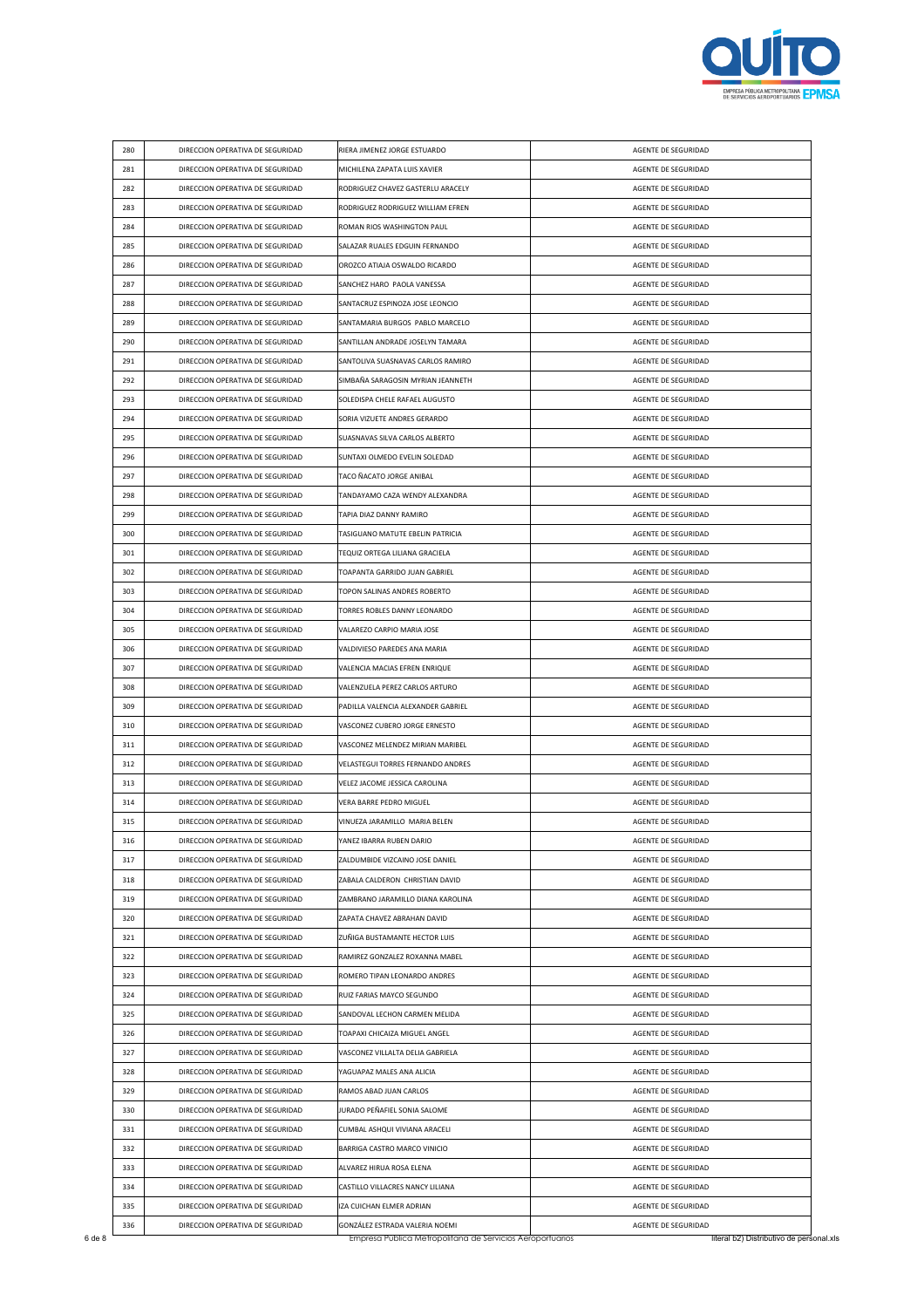

| 337        | DIRECCION OPERATIVA DE SEGURIDAD                       | RUBIO MORENO CRISTOBAL ENRIQUE                                        | AGENTE DE SEGURIDAD                                                |
|------------|--------------------------------------------------------|-----------------------------------------------------------------------|--------------------------------------------------------------------|
| 338        | DIRECCION OPERATIVA DE SEGURIDAD                       | MORALES CHIQUITO JIMMY CRISTOBAL                                      | AGENTE DE SEGURIDAD                                                |
| 339        | DIRECCION OPERATIVA DE SEGURIDAD                       | TRUJILLO TORRES EDISON PATRICIO                                       | AGENTE DE SEGURIDAD                                                |
| 340        | DIRECCION OPERATIVA DE SEGURIDAD                       | MEJIA RAMOS GLADYS LORENA                                             | AGENTE DE SEGURIDAD                                                |
| 341        | DIRECCION OPERATIVA DE SEGURIDAD                       | MENA ONTANEDA ANDREA FERNANDA                                         | AGENTE DE SEGURIDAD                                                |
| 342        | DIRECCION OPERATIVA DE SEGURIDAD                       | IZA GUACHAMIN CLAUDIO ANIBAL                                          | AGENTE DE SEGURIDAD                                                |
| 343        | DIRECCION OPERATIVA DE SEGURIDAD                       | TIPANTIZA CHANGOLUISA MARITZA ALEXANDRA                               | AGENTE DE SEGURIDAD                                                |
| 344        | DIRECCION OPERATIVA DE SEGURIDAD                       | PROAÑO FLORES HERNÁN MARCELO                                          | AGENTE DE SEGURIDAD                                                |
| 345        | DIRECCION OPERATIVA DE SEGURIDAD                       | CHANCUSIG QUINAPALLO VERÓNICA NATALY                                  | AGENTE DE SEGURIDAD                                                |
| 346        | DIRECCION OPERATIVA DE SEGURIDAD                       | ARIAS GONZALEZ AIDE ANGELITA                                          | AGENTE DE SEGURIDAD                                                |
| 347        | DIRECCION OPERATIVA DE SEGURIDAD                       | REYES CHICAIZA MARÍA JULIA                                            | AGENTE DE SEGURIDAD                                                |
| 348        | DIRECCION OPERATIVA DE SEGURIDAD                       | CANDO BARROSO MIRIAN MARICELA                                         | AGENTE DE SEGURIDAD                                                |
| 349        | DIRECCION OPERATIVA DE SEGURIDAD                       | CARTAGENA FREIRE MICHELLE ALEJANDRA                                   | AGENTE DE SEGURIDAD                                                |
| 350        | DIRECCION OPERATIVA DE SEGURIDAD                       | QUILUMBA RODRIGUEZ GUIDO PATRICIO                                     | AGENTE DE SEGURIDAD                                                |
| 351        | DIRECCION OPERATIVA DE SEGURIDAD                       | SANTAMARÍA CHUIZA LIDIA DEL PILAR                                     | AGENTE DE SEGURIDAD                                                |
| 352        | DIRECCION OPERATIVA DE SEGURIDAD                       | VILLARROEL ROMERO DARWIN MARCELO                                      | AGENTE DE SEGURIDAD                                                |
| 353        | DIRECCION OPERATIVA DE SEGURIDAD                       | GRANDA OCHOA CHRISTIAN DANIEL                                         | AGENTE DE SEGURIDAD                                                |
| 354        | DIRECCION OPERATIVA DE SEGURIDAD                       | ROSERO RIVERA JAIME EDUARDO                                           | AGENTE DE SEGURIDAD                                                |
| 355        | DIRECCION OPERATIVA DE SEGURIDAD                       | RODRIGUEZ PORTILLA OLIVIA ELIZABETH                                   | AGENTE DE SEGURIDAD                                                |
|            |                                                        | PROCESOS DESCONCENTRADOS                                              |                                                                    |
|            |                                                        | "NO APLICA" La EPMSA no tiene procesos desconcentrados                |                                                                    |
|            |                                                        | <b>ASESORÍAS / NIVEL DE APOYO</b>                                     |                                                                    |
| 356        | <b>AUDITORIA INTERNA</b>                               | LUZURIAGA RODRIGUEZ BYRON GERMAN                                      | AUDITOR INTERNO                                                    |
| 357        | <b>GERENCIA JURÍDICA</b>                               | CALAHORRANO LATORRE EDISON RAMIRO                                     | <b>GERENTE JURIDICO</b>                                            |
| 358        | <b>GERENCIA JURÍDICA</b>                               | PADRON PALACIOS IRENE PATRICIA                                        | ANALISTA JURIDICO 3                                                |
| 359        | <b>GERENCIA JURÍDICA</b>                               | DOMINGUEZ SOSA DAFNE                                                  | ANALISTA JURIDICO 2                                                |
| 360        | GERENCIA JURÍDICA                                      | RODRIGUEZ NAVARRETE EDISON RENE                                       | ANALISTA JURIDICO 3                                                |
| 361        | GERENCIA JURÍDICA                                      | PAEZ BAHAMONDE HENRY FABIAN                                           | ASISTENTE JURIDICO                                                 |
| 362        | GERENCIA DE PLANIFICACIÓN Y DESARROLLO                 | NUÑEZ GARCIA JOSE ROBERTO                                             | GERENTE DE PLANIFICACIÓN Y DESARROLLO                              |
| 364        | COMUNICACION SOCIAL Y RELACIONAMIENTO                  | SALGADO TROYA SEBASTIAN                                               | COMUNICADOR SOCIAL                                                 |
| 365        | INSTITUCIONAL<br>COMUNICACION SOCIAL Y RELACIONAMIENTO | BONILLA ESCOBAR CARLA LILIANA                                         | RELACIONADOR INSTITUCIONAL                                         |
| 366        | INSTITUCIONAL<br>GERENCIA ADMINISTRATIVA FINANCIERA    | JARRIN TOVAR FRANCISCO JAVIER                                         | GERENTE ADMINISTRATIVO FINANCIERO                                  |
| 367        | GERENCIA ADMINISTRATIVA FINANCIERA                     | PAZMIÑO GALARZA AMPARO ELIZABETH                                      | SECREATRIA GERENCIA ADMINISTRATIVA FINANCIERA                      |
| 368        | DIRECCIÓN FINANCIERA                                   |                                                                       | DIRECTOR FINANCIERO                                                |
| 369        | DIRECCIÓN FINANCIERA                                   | RON LOPEZ DIEGO FACUNDO<br>SANTAMARIA CHICO MARTHA LUCIA              | ASISTENTE FINANCIERA                                               |
| 370        | DIRECCIÓN FINANCIERA                                   | CISNEROS BECERRA NORMA MIROSLAVA                                      | ASISTENTE FINANCIERA                                               |
| 371        | DIRECCIÓN FINANCIERA                                   | FREILE ARAUZ NANCY XIMENA                                             | ESPECIALISTA EN PRESUPUESTO                                        |
| 372        | DIRECCIÓN FINANCIERA                                   | ALVAREZ GONZALEZ LILIANA JEANNETH                                     | CONTADORA                                                          |
| 373        |                                                        |                                                                       |                                                                    |
| 374        | DIRECCIÓN FINANCIERA                                   | CARRILLO TIPANLUISA MARIA CECILIA                                     | <b>TESOREROA</b>                                                   |
|            | DIRECCIÓN FINANCIERA                                   | PAUCAR SUNTAXI GABRIELA ESTEFANIA                                     | SECRETARIA                                                         |
| 375        | DIRECCIÓN TALENTO HUMANO                               | SOTOMAYOR SOTOMAYOR SOLEDAD ALEXANDRA                                 | DIRECTORA DE TALENTO HUMANO                                        |
| 376        | DIRECCIÓN TALENTO HUMANO                               | VIZCAINO GUZMAN GUISSELLA DEL PILAR                                   | ANALISTA TALENTO HUMANO 3                                          |
| 377        | DIRECCIÓN TALENTO HUMANO                               | NAVARRETE FELIX TERESA KARINA                                         | ANALISTA TALENTO HUMANO 2                                          |
| 378        | DIRECCIÓN TALENTO HUMANO                               | MUÑOZ VARGAS JHONNY RAUL                                              | SECRETARIO DE TALENTO HUMANO                                       |
| 379        | DIRECCIÓN TALENTO HUMANO                               | BONIFAZ ELIZALDE BORIS ALEXANDER                                      | ASISTENTE DE NOMINA                                                |
| 380        | DIRECCIÓN TALENTO HUMANO                               | GUALOTO SIMBAÑA DORIS MAYRA                                           | ANALISTA DE NÓMINA                                                 |
| 381        | DIRECCIÓN TALENTO HUMANO                               | TOBAR ARBOLEDA PATRICIA ANABEL                                        | TRABAJADORA SOCIAL                                                 |
| 382        | DIRECCIÓN TALENTO HUMANO                               |                                                                       | TRABAJADORA SOCIAL                                                 |
| 383        | DIRECCIÓN TALENTO HUMANO                               | CABEZAS SIGUENCIA GRACE ELIZABETH<br>HIDROBO COELLO JUAN FERNANDO     | MEDICO 8HD                                                         |
| 384        | DIRECCIÓN TALENTO HUMANO                               | GER ROBLES MIRIAN JEANETH                                             | TÉCNICO DE SALUD Y SEGURIDAD OCUPACIONAL                           |
|            |                                                        |                                                                       |                                                                    |
| 385        | DIRECCIÓN ADMINISTRATIVA                               | ENRIQUEZ ZARRIA GUILLERMO LEONARDO                                    | DIRECTOR ADMINISTRATIVO                                            |
| 386        | DIRECCIÓN ADMINISTRATIVA                               | VINUEZA ROSERO ANDREA KAROLINA                                        | ANALISTA DE COMPRAS PÚBLICAS 2                                     |
| 387        | DIRECCIÓN ADMINISTRATIVA                               | HARO FLORES MARIA BELEN                                               | ANALISTA DE COMPRAS PÚBLICAS                                       |
| 388        | DIRECCIÓN ADMINISTRATIVA                               | QUIROLA CARTAGENA EDWIN PATRICIO                                      | ANALISTA DE CONTROL Y ACTIVOS FIJOS                                |
| 389<br>390 | DIRECCIÓN ADMINISTRATIVA<br>DIRECCIÓN ADMINISTRATIVA   | ROMERO SALAZAR CARLOS FERNANDO<br>VILLA ALFONSO DAMARYS DE LA CARIDAD | SECREATRIO DE ACTIVOS FIJOS<br>ANALISTA DE DOCUMENTACIÓN Y ARCHIVO |